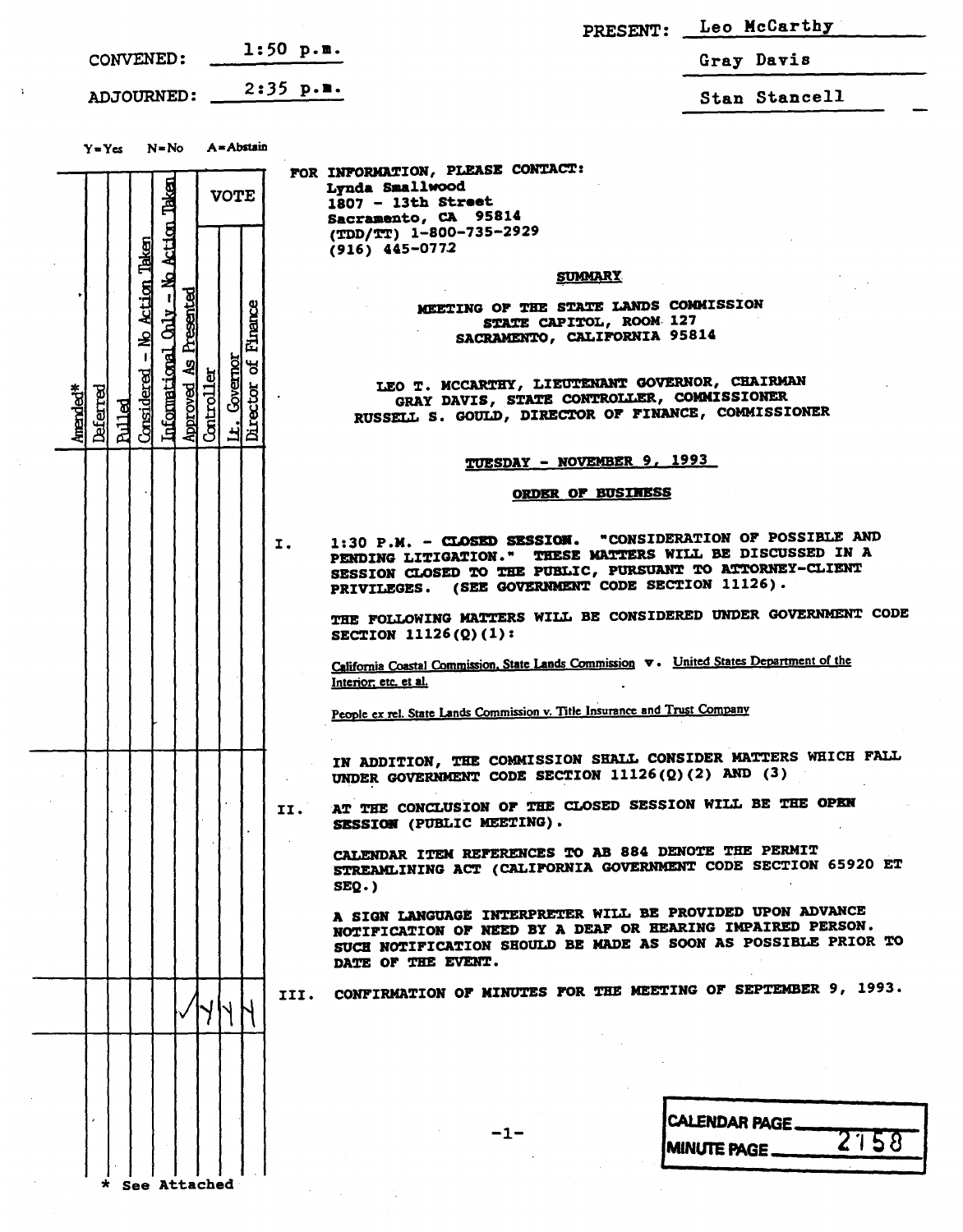|          | Y = Ycs  |               |                              | N=No                                 |                       |            |              | A = ADSUID          |                                                                                             |
|----------|----------|---------------|------------------------------|--------------------------------------|-----------------------|------------|--------------|---------------------|---------------------------------------------------------------------------------------------|
|          |          |               |                              |                                      |                       |            | <b>VOTE</b>  |                     |                                                                                             |
| Amended* | Deferred | <b>Pulled</b> | Considered - No Action Taken | Informational Only - No Action Taken | Approved As Presented | Controller | Lt. Covernor | Director of Pinance |                                                                                             |
|          |          |               |                              |                                      |                       |            |              |                     | <b>ANYONE</b><br><b>WISHING</b><br><b>STATE</b><br>THEIR<br><b>NAM</b>                      |
|          |          |               |                              |                                      |                       |            |              |                     | IV.<br><b>CONSENT</b><br>TO<br><b>BE</b><br>$\overline{\mathbf{N}}$                         |
|          |          |               |                              |                                      |                       |            |              |                     | <b>LAND MAN</b><br>CO <sub>1</sub><br><b>ATCHISOR</b>                                       |
|          |          |               |                              |                                      |                       |            |              |                     | acceptar<br>Lease<br>submerge<br>Franciso<br>S <sub>9</sub>                                 |
|          |          |               |                              |                                      |                       |            |              |                     | CO <sub>2</sub><br><b>LEROY AP</b><br>General<br>bank pro<br><b>Sacramer</b><br>County.     |
|          |          |               |                              |                                      |                       | Y          | Y            |                     | CO <sub>3</sub><br><b>GILBERT</b><br>ten-ye<br>a<br>maintena<br>the Sacr<br><b>Garden</b> E |
|          |          |               |                              |                                      |                       |            |              |                     | CO <sub>4</sub><br><b>BERTRAM</b><br>ten-year<br>maintena<br>in the S<br>(Burks;            |
|          |          |               |                              |                                      |                       |            |              |                     | <b>CO5</b><br>MOLSUM D<br>Permit -<br>Recreati<br><b>Sacramer</b><br>existing<br>WP 6610)   |
|          |          |               |                              |                                      |                       |            |              |                     |                                                                                             |
|          | $\star$  |               |                              |                                      | See Attached          |            |              |                     |                                                                                             |

YONE WISHING TO ADDRESS AN ITEM ON THE AGENDA MAY COME FORWARD AND<br>ATE THEIR NAME FOR THE RECORD. STATE THEIR NAME FOR THE RECORD.

TO BE NON-CONTROVERSIAL. TO BE NON-CONTROVERSI

LAND MANAGEMENT

ATCHISON, TOPEKA AND SANTA FE RAILWAY (LESSEE): Consider acceptance of a lease quitclaim deed and termination of General acceptance of a lease quitcleim deed and communicies<br>Lease - Industrial Use, Lease No. PRC 5617, for tide Lease - Industrial Use, mease not the Secr, be<br>submerged land located at Ferry Point Pier, Po submerged land located at Ferry Ferry Point Pier, Point  $F_{\text{r}}$  and isomorphic  $B_{\text{r}}$  and  $F_{\text{r}}$  (burks) (contracts  $\mathcal{L}_{\text{r}}$ ) (contracts  $\mathcal{L}_{\text{r}}$ ) S 9)

LEROY AND OLA BROWN (LESSEE): Consider termination of a<br>General Permit - Protective Structure and Recreational Use for bank protection and a recreational dock located in the Sacramento River, adjacent to Garden Highway, Sacramento Sacramento River, adjacent to Garden Highway,  $\overline{\phantom{a}}$ 

GILBERT AND DOROTHY BUCKNER (LESSEE): Consider application for<br>a ten-year Recreational Pier Permit for continued use and maintenance of an existing floating dock and gangway located in the Sacramento River, Natomas Elkhorn Subdivision, adjacent to Garden Highway, Sacramento County. (Burks; WP 5351) (A 5; \$ 6)

BERTRAM AND JANE BURROWS (LESSEE): Consider application for a ten-year Recreational Pier Permit for continued use and maintenance of two existing floating docks and gangway located in the Sacramento River portion of Parcel 1, Long Island Tract. in the Sacramento River portion of Parcel 1, Long Island Tract. (Butks;  $\frac{1}{2}$   $\frac{1}{2}$   $\frac{1}{2}$   $\frac{1}{2}$   $\frac{1}{2}$   $\frac{1}{2}$   $\frac{1}{2}$   $\frac{1}{2}$   $\frac{1}{2}$ 

MOLSUN KELLER (LESSEE): Consider termination of a General Permit - Recreational Use and application for a ten-year Recreational Pier Permit located in the Sacramento River, Sacramento County, for continued use and maintenance of an Sacramento County, for continued use and maintenance of and maintenance of and maintenance of and maintenance o existing recreational floating dock with gangway. (Burks)  $(WP 6610)$  (A 8; S 4)

-2-

| <b>CALENDAR PAGE</b>       |
|----------------------------|
|                            |
| <b>MINUTE PAGE</b><br>2759 |
|                            |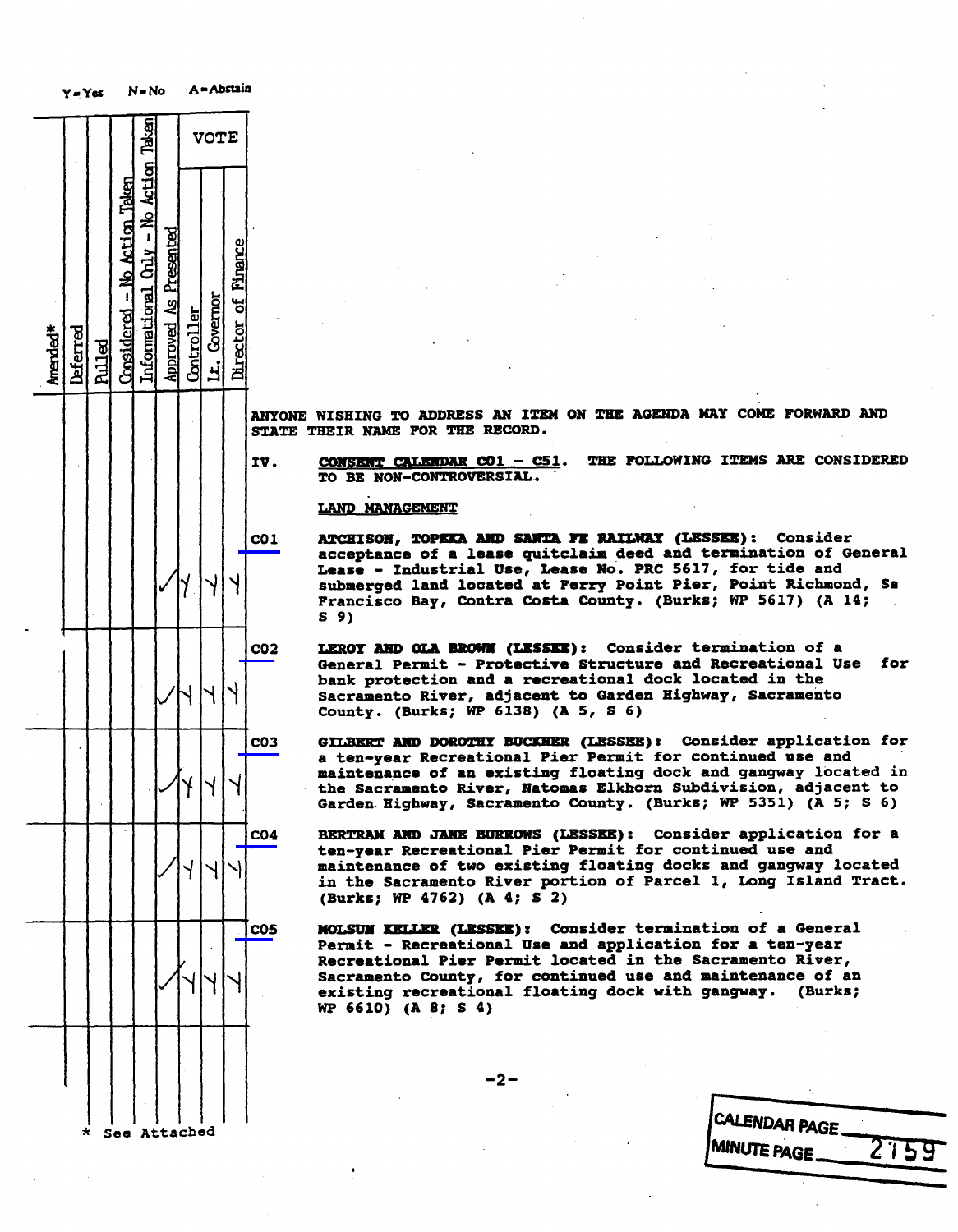|          | Y = Yes  |        |                              | N=No                                  |                              |            | A = ADSI3IB  |                     |                 |                                                                                                                        |
|----------|----------|--------|------------------------------|---------------------------------------|------------------------------|------------|--------------|---------------------|-----------------|------------------------------------------------------------------------------------------------------------------------|
|          |          |        |                              |                                       |                              |            | <b>VOTE</b>  |                     |                 |                                                                                                                        |
| Amended* | Deferred | hilled | $Considered - No Act on The$ | Informational Chily - No Action Taken | <b>Approved As Presented</b> | Controller | Lt. Covernor | Director of Finance |                 |                                                                                                                        |
|          |          |        |                              |                                       |                              |            |              |                     | CO <sub>6</sub> | <b>RICHARD</b><br>в<br>for a<br>ten<br>Recreation<br><b>Sacrament</b><br>County,<br>£,<br>recreation<br>S <sub>6</sub> |
|          |          |        |                              |                                       |                              |            |              |                     | <b>CO7</b>      | <b>BRUCE</b><br>approval<br>ं<br>Lake Taho<br>$\mathbf{1}$<br>(A, 7)<br>S                                              |
|          |          |        |                              |                                       |                              |            |              |                     | C <sub>08</sub> | <b>KLKANOR</b><br>S<br>year Recre<br>of an exis<br>Petaluma<br>County.<br>$\mathcal{O}$                                |
|          |          |        |                              |                                       |                              |            |              |                     | CO <sub>9</sub> | <b>ROCKY RIDO</b><br>Consider<br>located in<br>PRC 3955)                                                               |
|          |          |        |                              |                                       |                              |            |              |                     | C10             | <b>SAN MARCOS</b><br>for a five<br>of submer<br>Vista, Pla<br>mooring b<br>(Gordon, 1                                  |
|          |          |        |                              |                                       |                              |            |              |                     | C11             | <b>DELTA YACI</b><br>amendment<br>tide and :<br>County.                                                                |
|          |          |        |                              |                                       |                              |            |              |                     | C12             | <b>EUGENE NET</b><br>continuat:<br>Use, PRC (<br>PRC 6805)                                                             |
|          |          |        |                              |                                       |                              |            |              |                     |                 |                                                                                                                        |
|          | $\star$  |        | See                          |                                       | Attached                     |            |              |                     |                 |                                                                                                                        |

CO6 RICHARD B. AND KAREN M. KELLY (LESSEES) : Consider application for a ten-year General Permit - Protective Recreational use for tide and submerged land located in the<br>Sacramento River adjacent to the Garden Highway, Sacramento Sacramento Kiver adjacent to the Garden Highway, Sacramento Kiver adjacent to the Garden County, for the continued use of bank protection and continued bank and a floot of the same of recreational dock, stairway and gangway . (Burks, WP 5865) (A 5; 5 6)

> BRUCE W. OLSON AND MOLLY J. OLSON (APPLICANT): Consider approval of continuation of rent for submerged land located in approval of continuation of rent for submerged Lake Tahoe at Cedar Flat, Placer County. (Gordon; (A 7; S 1)

BIRANOR S. RENATI (LESSEE): Consider application for a ten-<br>year Recreational Pier Permit for continued use and maintenance year Recreational Pier Permit for continued use and maintenance and maintenance of an existing floating dock and boardwalk Petaluma River, Lot 31, Machin's Black Point Subdivision Marin County. (Burks; WP 2995) (A 6; \$ 3)

ROCKY RIDGE PROPERTIES OWNERS ASSOCIATION (APPLICANT):<br>Consider approval of continuation of rent for submerged land located in Lake Tahoe near Tahoe City, Placer County. (Gordon; PRC 3955) (A 7; S 1)

SAN MARCOS PROPERTIES (APPLICANT): Consider the application for a five-year General Permit-Recreational Use of four parcels of submerged land located in Agate Bay, Lake Tahoe at Tahoe Vista, Placer County, for installation and maintenance of mooring buoys utilized for noncommercial recreational boating. Gordon, W 24889) (A 4; S 1)

DELTA YACHT CLUB (LESSEE) : Consider application for an amendment of General Permit - Recreational Use, PRC 3930.1, for tide and submerged land in the San Joaquin River, San Joaquin County. (Jones; WP 3930) (A 17; s 5)

C12 **EUGENE NEUHARTH (LESSEE):** Consider application for the<br>continuation of annual rent for General Permit - Pecre continuation of annual rent for General Permit -Use, PRC 6805; San Joaquin River, San Joaquin County. (Jones; PRC 6805) (A 17; \$ 5)

-3-

| <b>CALENDAR PAGE.</b> |  |             |  |
|-----------------------|--|-------------|--|
|                       |  | <b>ZT60</b> |  |
| <b>MINUTE PAGE.</b>   |  |             |  |
|                       |  |             |  |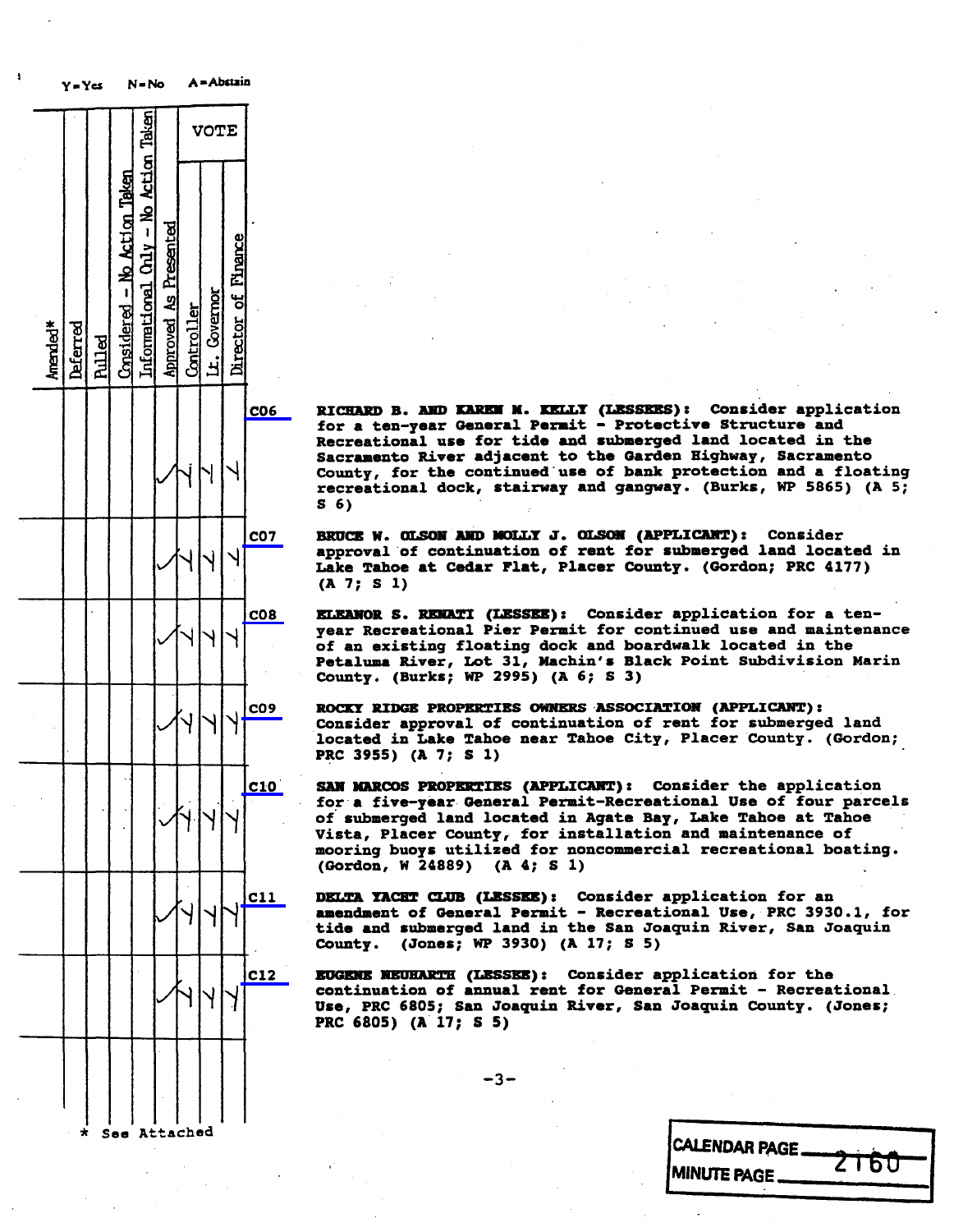|          | y = Yes  |               |                              | LA = LAO                             |                              |            |              |                     |     |                                  |                                                                              |
|----------|----------|---------------|------------------------------|--------------------------------------|------------------------------|------------|--------------|---------------------|-----|----------------------------------|------------------------------------------------------------------------------|
|          |          |               |                              |                                      |                              |            | <b>VOTE</b>  |                     |     |                                  |                                                                              |
| Amended* | Deferred | <b>Pulled</b> | Considered - No Action Taken | Informational Only - No Action Taken | <b>Approved As Presented</b> | Controller | Lt. Covernor | Director of Finance |     |                                  |                                                                              |
|          |          |               |                              |                                      |                              | 7          |              |                     | C13 |                                  | CITY OF 8<br>General 1<br>in the Sa<br><b>courte:</b>                        |
|          |          |               |                              |                                      |                              |            |              |                     | C14 | River,                           | <b>JOYCE TEI</b><br>Consider<br>Commer<br>Y)                                 |
|          |          |               |                              |                                      |                              |            |              |                     | C15 | VENICE<br>River,<br>(Jones;      | I.<br>Consider<br>Recreatio<br>$S_{\ell}$<br>١                               |
|          |          |               |                              |                                      |                              |            |              |                     | C16 | <b>CHEVRON</b><br>S <sub>7</sub> | continuat<br>49-year (                                                       |
|          |          |               |                              |                                      |                              |            |              |                     | C17 | SHITH                            | ten-year<br>in Raccoo<br>of exist:<br>recreatio                              |
|          |          |               |                              |                                      |                              | ⇃          |              |                     | C18 |                                  | REDWOOD :<br>for a $25-$<br>submergeo<br>San Mated<br>(30" dias<br>San Frano |
|          |          |               |                              |                                      |                              |            |              |                     | C19 |                                  | <b>DUTRA COI</b><br>applicat:<br>of tide a<br>channel)<br>W 24559)           |
|          |          |               |                              |                                      |                              |            |              |                     |     |                                  |                                                                              |

CITY OF SACRAMENTO (LESSEE): Consider application for a<br>General Lease - Public Agency Use for tide and submerged land in the Sacramento River at Miller Park, Sacramento County; for in the Sacramento River at Miller Park, Sacramento<br>a courtesy dock and boat ramp. (Jones: WP 4921) (A a courtesy dock and boat ramp. (Jones;  $M = 1$ 

I JOYCE TEEL, TRUSTEE OF THOMAS P. RALEY TRUST (LESSEE):<br>Consider approval of increase of annual rent for General Lease - Commercial Use; tide and submerged land in the Sacramento - Commercial USe; tide and submerged hand in the<br>River, Volo County, (Jones: PRC 6002) (A 8: S River, Yolo County. (Jones; PRC 6002) (A 8; \$ 4, 5

TENICE ISLAND INC., A CALIFORNIA CORPORATION (LESSEE):<br>Consider application for a ten-year General lease -Recreational for tide and submerged land in the San Joaquin Recreational for tide and submerged land in the San Joaquin County, for two ramps and a f  $R = \frac{C}{\sqrt{500}}$  and  $\frac{C}{\sqrt{500}}$  and  $\frac{C}{\sqrt{500}}$  (and  $\frac{C}{\sqrt{500}}$  and  $\frac{C}{\sqrt{500}}$  and  $\frac{C}{\sqrt{500}}$ (Jones; WP 2212) (A 10, \$ 5)

CHEVROM U.S.A., INC. (LESSEE): Consider approval for continuation of annual rental, after routine review, for a 49-year General Lease - Industrial use. (Lam, PRC 4117) (A 11; S 7)

SMITH A. KETCHUM (APPLICANT): Consider application for a ten-year Recreational Pier Permit for tide and submerged land in Raccoon Strait, City of Belvedere, Marin County, for removal of existing facilities and construction and maintenance of of existing facilities and construction and maintenance of  $r = 1$ 

REDWOOD SHORES PROPERTIES (APPLICANT): Consider application<br>for a 25-year General Lease - Right of Way Use for tide and submerged lands located in Steinberger Slough, Redwood City, San Mateo County, for saltwater discharge concrete pipe<br>(30" diameter) from the Redwood Shores Lagoon into (30" diameter) from the Redwood Shores L<br>San Francisco Bay, (Lam. W 24989) (A 21:  $S_{\text{max}}$  Francisco Bay. (2007) W 2499999

DUTRA CONSTRUCTION COMPANY (APPLICANT): Consider the application for a three-year Dredging Lease located on a parcel of tide and submerged land in the bed of Mormon Slough (Mormon channel) City of Stockton, San Joaquin County (J. Ludlow; W 24559) (A 17; S 5)

-4-

| * See Attached | CALENDAR PAGE               |
|----------------|-----------------------------|
|                | <b>MINUTE PAGE.</b><br>2161 |
|                |                             |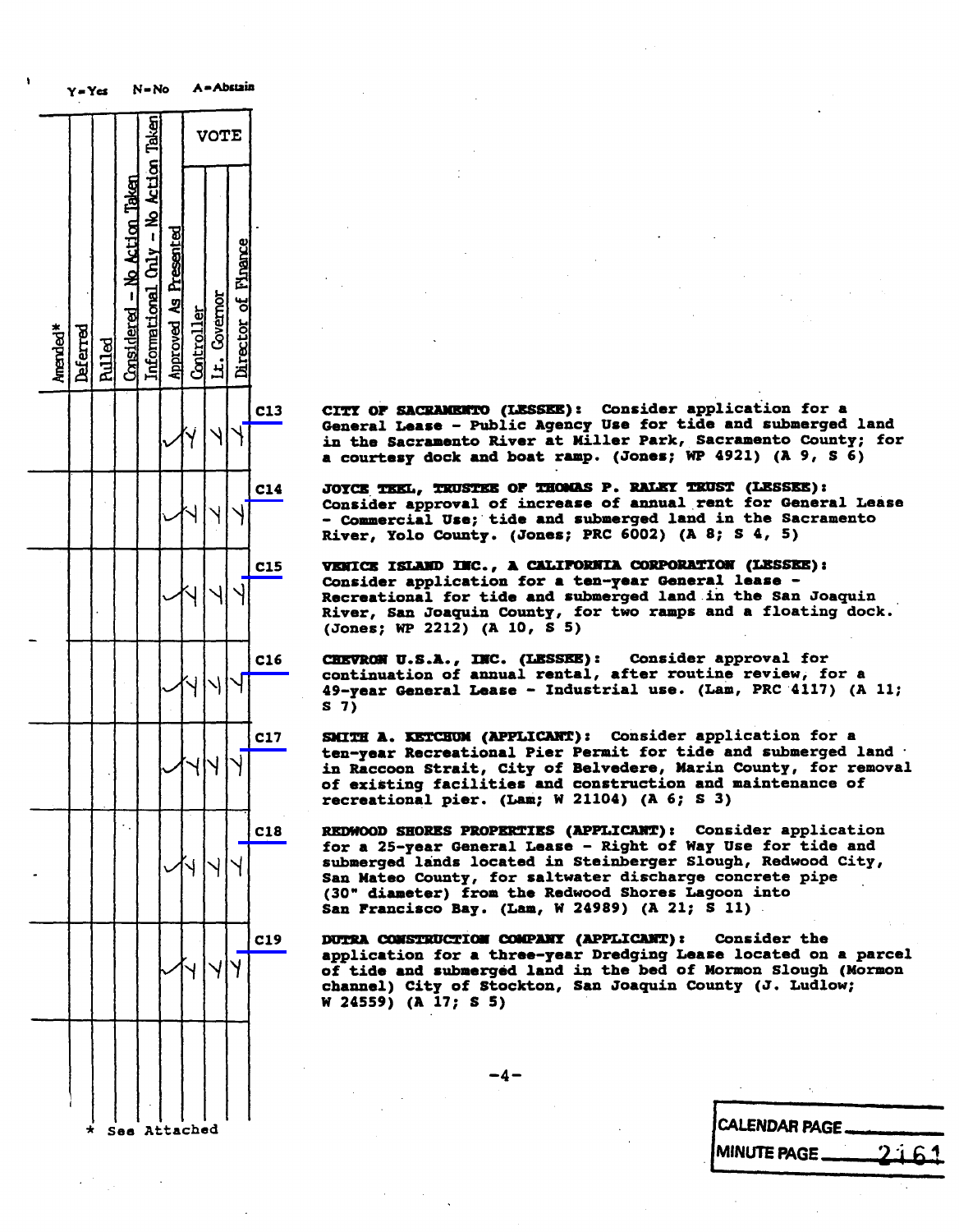|                      |          |               |                              |                                      |                              |            | <b>VOTE</b>  |                     |                 |                                                                                                                 |              |
|----------------------|----------|---------------|------------------------------|--------------------------------------|------------------------------|------------|--------------|---------------------|-----------------|-----------------------------------------------------------------------------------------------------------------|--------------|
| Amended <sup>*</sup> | Deferred | <b>Pulled</b> | Considered - No Action Taken | Informational Chly - No Action Taken | <b>Approved As Presented</b> | Controller | Lt. Covernor | Director of Finance |                 |                                                                                                                 |              |
|                      |          |               |                              |                                      |                              |            |              |                     | C <sub>20</sub> | <b>FLEUR DU</b><br>applicat<br>located<br>Pines,<br>existing<br>recreati                                        | $\mathbf{P}$ |
|                      |          |               |                              |                                      |                              |            |              |                     | C21             | <b>GARY</b><br>T.<br><b>LEONARD</b><br>Recreati<br>located<br>for the<br>pier, th<br>removal<br><b>PRC 6715</b> |              |
|                      |          |               |                              |                                      |                              |            |              |                     | C <sub>22</sub> | <b>RESERVAT</b><br>Extracti<br>annually<br>(Martine                                                             |              |
|                      |          |               |                              |                                      |                              |            |              |                     | C <sub>23</sub> | <b>BA PROPE</b><br>(PARTIES<br>Lease<br>Bay Park<br>partners<br>Burlinga                                        |              |
|                      |          |               |                              |                                      |                              |            |              |                     | C <sub>24</sub> | <b>PACIFIC</b><br>the rene<br>for oper<br>(A 11; S)                                                             |              |
|                      |          |               |                              |                                      |                              |            |              |                     | C <sub>25</sub> | STATE LA<br>Commissi<br>State so<br>(A, 34; S)                                                                  |              |
|                      |          |               |                              |                                      |                              |            |              |                     |                 |                                                                                                                 |              |
|                      |          |               |                              |                                      |                              |            |              |                     |                 |                                                                                                                 |              |

A-Abstain

FLEUR DU LAC ESTATES ASSOCIATION (APPLICANT): Consider the application for a five-year General Lease - Recreational Use located on submerged land in the bed of Lake Tahoe at Tahoe Pines, Placer County, for the continued use and maintenance of existing facilities utilized for multiple-use non-commercial existing facilities utilized for multiple-use recreational purposes. (Ludlow; PRC 6454) (A 4; 8 1)

T. GARY ROGERS, KATHLEEN TUCK ROGERS TRUSTEES, AND VICTORIA F.<br>LEONARD (APPLICANT) Consider the application for a five-year Recreational Pier Permit located on a parcel of submerged land located in the bed of lake Tahoe near Sunnyside, Placer County; for the partial reconstruction of a rock crib and open piling pier, the retention of three existing mooring buoys and the pier, the recommence of three existing modes are retrieved to retrieve the reduced marine rate. removal of an existing abandoned marine railway. PRC 6715) (A 4; S 1)

RESERVATION RANCH (APPLICANT): Approve a five-year Mineral<br>Extraction Lease authorizing extraction of sand and gravel annually from the Smith River at Ranch Bar, Del Norte County. (Martinez; WP 7192) (A 2, \$ 2)

BA PROPERTIES, INC. & BAY PARK PLAZA ASSOCIATES, L.P.<br>(PARTIES): Consider application for assignment of General Lease - Commercial Use, PRC 6127, from BA Properties, Inc. to Bay Park Plaza Associates, L.P., a California limited partnership for filled tidelands located at Anza Park, City of partnership for filled tidelands located at Burlingame, San Mateo County. (Plummer; WP 61

PACIFIC REFINING COMPANY (LESSEE): Consider application for<br>the renewal terms of a lease for tide and submerged lands used  $\mathbb{V}$  Y Y Y  $\mathbb{V}$  Che renewal terms of a lease for tide and submerged lands used in the renewal terms of a lease for tide and submerged lands used in the submerged lands used in the submerged lands used in the subme for operation of a marine terminal. (Plummer, Meier, PRC 3414) (All; s 7)

> STATE LANDS COMMISSION (PARTY) Consider, as both State Lands<br>Commission and School Land Bank Trustee, offering for sale State school land in San Bernardino County. (Reese; W 25068) (A 34; S 17)

> > -5-

See Attached CALENDAR PAGE. **MINUTE PAGE**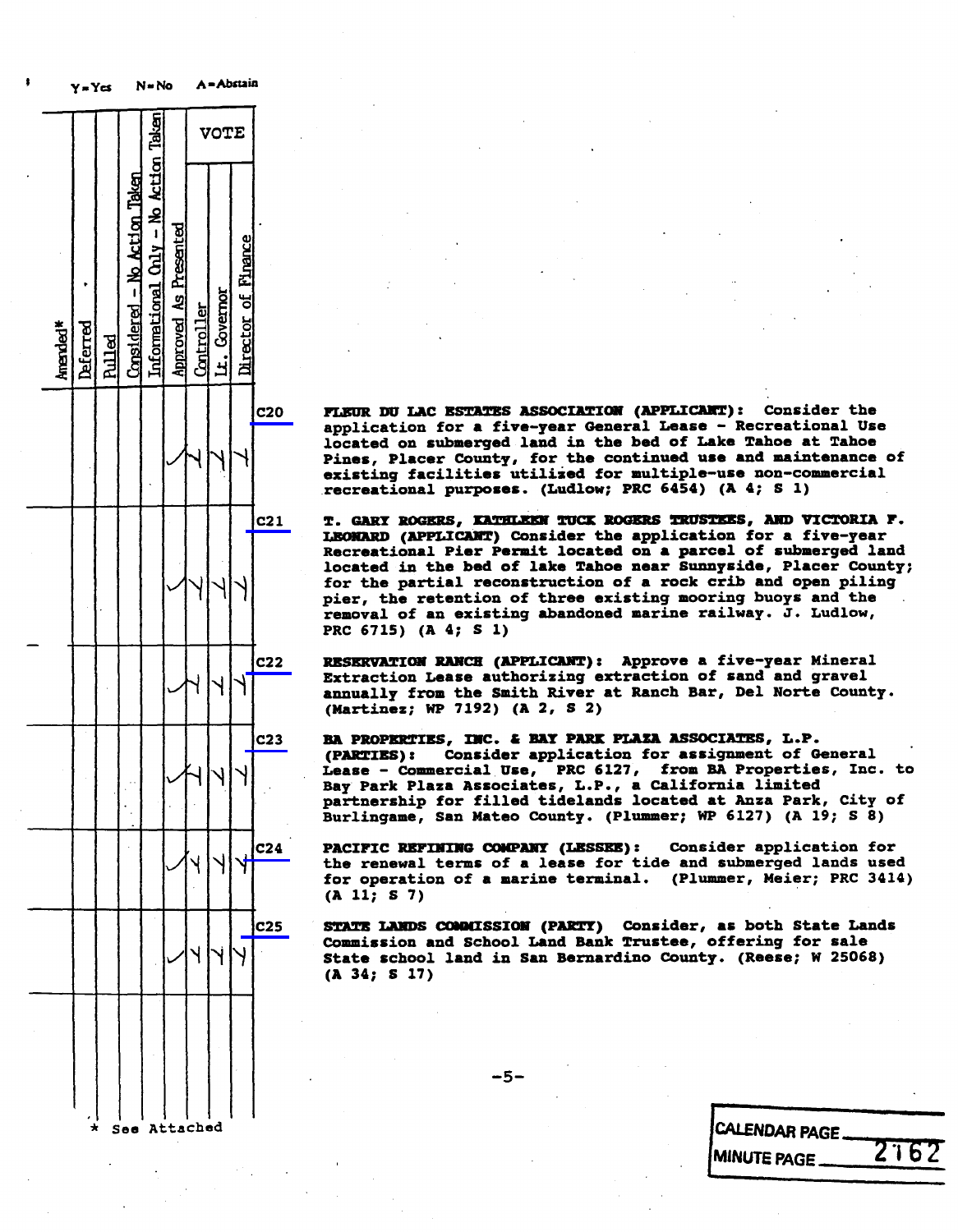|          | 7 = 16   |               |                              |                                      |                       |                   |              |                     |                 |                                                                                                        |
|----------|----------|---------------|------------------------------|--------------------------------------|-----------------------|-------------------|--------------|---------------------|-----------------|--------------------------------------------------------------------------------------------------------|
|          |          |               |                              |                                      |                       |                   | <b>VOTE</b>  |                     |                 |                                                                                                        |
| Amended* | Deferred | <b>Pulled</b> | Considered - No Action Taken | Informational Only - No Action Taken | Approved As Presented | <u>Controller</u> | Lt. Covernor | Director of Finance |                 |                                                                                                        |
|          |          |               |                              |                                      |                       |                   |              |                     | C <sub>26</sub> | <b>EAST BA</b><br>authori:<br>reserva <sup>.</sup><br>dischary<br>Wet<br><b>Weat</b><br>9)             |
|          |          |               |                              |                                      |                       |                   |              |                     | C <sub>27</sub> | CITY OF<br>of Newp<br>subi<br>and<br><b>Fossum;</b>                                                    |
|          |          |               |                              |                                      |                       |                   |              |                     | C <sub>28</sub> | <b>SAN DIE</b><br>authori:<br>reserva <sup>.</sup><br><b>Termina</b> .<br>40)                          |
|          |          |               |                              |                                      |                       |                   |              |                     | C <sub>29</sub> | <b>CALIFORI</b><br>applicat<br>tide<br>an<br><b>Hunter's</b><br>reconst:<br>W 24742                    |
|          |          |               |                              |                                      |                       |                   |              |                     | C30             | <b>DAVID J</b><br>of exis<br>40-year<br>Encumbra<br>in Mare<br>County<br>(N. Smi                       |
|          |          |               |                              |                                      |                       |                   |              |                     | C <sub>31</sub> | <b>DAN MAR</b><br><b>PRC 282</b><br>amend E:<br>April 2<br><b>Island</b><br><b>residen</b><br>(A 7; S) |
|          | ÷        |               |                              |                                      | a++sched              |                   |              |                     |                 |                                                                                                        |

 $A =$  Abetain

 $M = M_{\odot}$ 

 $\sim$  see Attached

EAST BAY MUNICIPAL UTILITY DISTRICT (APPLICANT): Consider authorization to dredge material from granted mineral reservation lands at Oakland Inner Harbor for construction of a discharge pipeline in conjunction with the San Antonio Creek Wet Weather Treatment Plant. (J. Smith; W 25019) We we attend the  $\frac{1}{2}$  smith  $\frac{1}{2}$ ;  $\frac{1}{2}$ 9)

CITY OF MEWPORT BEACH (GRANTEE): Consider application for City<br>of Newport Beach proposed leases involving granted filled tide and submerged lands, Harbor Island, Orange County. (J. Smith, Fossum; G09-02.8) (A 70; \$ 35)

SAN DIEGO UNIFIED PORT DISTRICT' (APPLICANT): Consider authorization to dredge material from granted mineral reservation lands at the 24th Street National City Marine rerminal in San Diego Bav. (J. Smith: W 2 Terminal in San Diego Bay. (J. Smath, W 24764) (A 77, 78; S 39, 78; S 39, 78; S 39, 78; S 39, 78; S 39, 78; S 39, 78; S 39, 78; S 39, 78; S 39, 78; S 39, 78; S 39, 78; S 39, 78; S 39, 78; S 39, 78; S 39, 78; S 39, 78; S 39 40

CALIFORNIA LAND AND WATER COMPANY (PARTY): Consider<br>application for a 20-year General Permit - Recreational Use of tide and submerged land located in Montezuma Slough across from Hunter's Cut, on Grizzly Island, Solano County, for reconstruction of an existing recreational pier. (N. Smith; reconstruction of an existing recreational pier.<br> $W$  24742) (A. S. 4)  $\frac{1}{2}$   $\frac{1}{2}$ 

Q30 DAVID J. AND BETTY J. LARMORKE (LESSEE): Consider termination<br>of existing lease and encumbrancing agreement and authorizing a 40-vear General Lease - Recreational and Residential Use and Encumbrancing Agreement, of a parcel of tide and submerged land in Mare Island Straits, Sandy Beach, City of Vallejo, Solano County for existing deck, pier, and portion of residence.  $(N. Smith. WP 5782) (A 7: S 2)$ 

1 DAN MARSH (PARTY): Consider application for an amendment to<br>PRC 2829, General Permit - Recreational and Residential Use, to amend Exhibit "A" - Site Map and rent as approved by Commission April 28, 1993, on tide and submerged land, located in Mare<br>Island Straits, Sandy Beach, City of Vallejo, Solano, for Island Straits, Sandy Beach, Solar Rock. (N.  $(1, 7; 5, 2)$ (A 7; S 2)

CALENDAR PAGE - 2163<br>MINUTE PAGE

-6-

 $(m)$  smith,  $m = 27.42$ ,  $(n = 7)$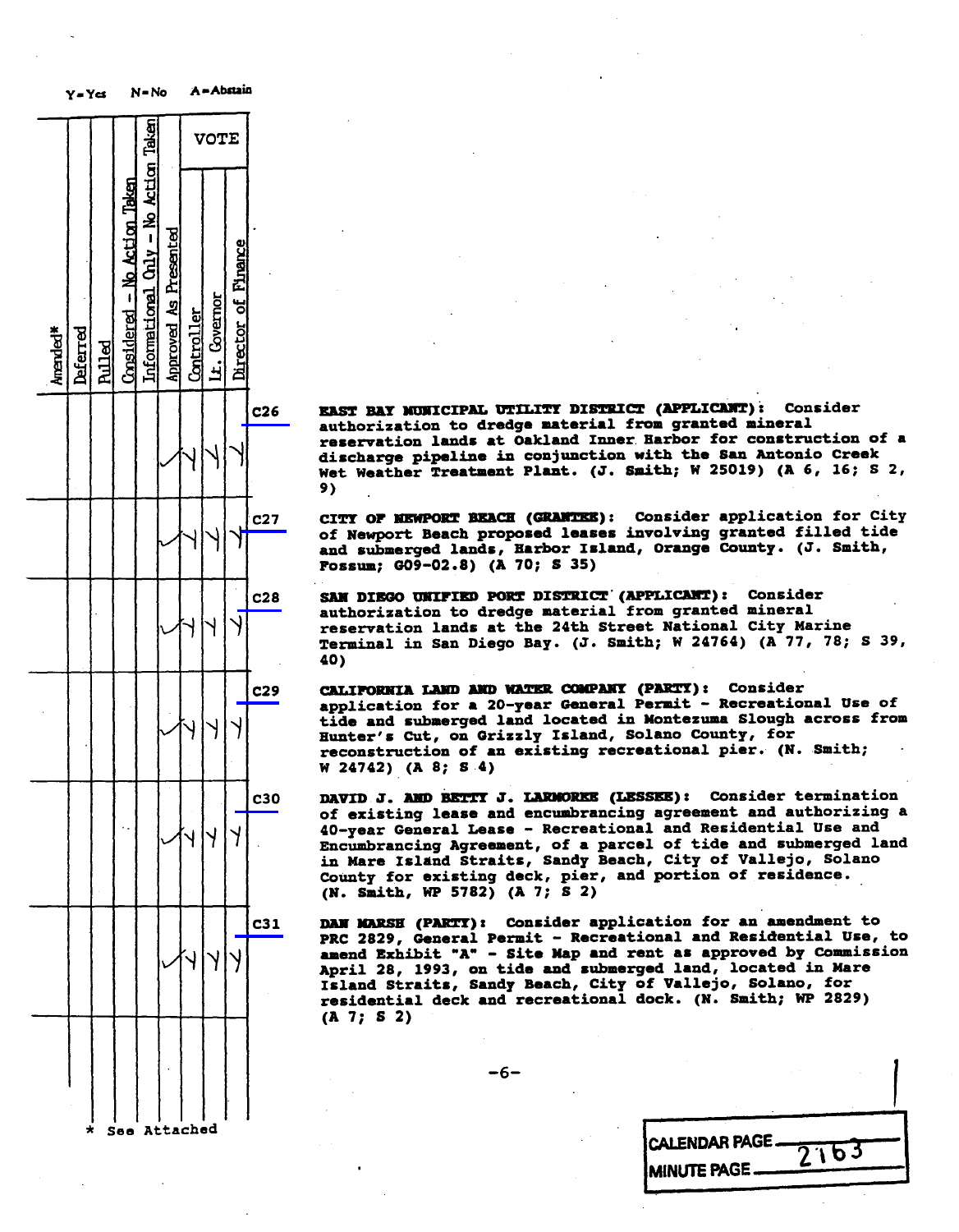|          |          | Y=Yes         |                              | N=No                                 |                              |            |              | A = Abstain         |                 |                          |                                                                                           |
|----------|----------|---------------|------------------------------|--------------------------------------|------------------------------|------------|--------------|---------------------|-----------------|--------------------------|-------------------------------------------------------------------------------------------|
|          |          |               |                              |                                      |                              |            | <b>VOTE</b>  |                     |                 |                          |                                                                                           |
| Amended* | Deferred | <b>Pulled</b> | Considered - No Action Taken | Informational Chly - No Action Taken | <b>Approved As Presented</b> | Controller | Lt. Governor | Director of Pinance |                 |                          |                                                                                           |
|          |          |               |                              |                                      |                              |            |              |                     | C <sub>32</sub> | $\overline{\phantom{a}}$ | SUSAN SI<br>General<br><b>and subm</b><br>County,<br>Mobilodg                             |
|          |          |               |                              |                                      |                              |            |              |                     | C <sub>33</sub> |                          | <b>THURIGN</b><br>applicat<br><b>Lease No</b><br>Tehama<br>C<br>existing<br>walkway.      |
|          |          |               |                              |                                      |                              |            |              |                     | C34             |                          | <b>JOE AND</b><br>adjustme<br><b>PRC 4827</b><br>(A <sub>2</sub> )<br>S                   |
|          |          |               |                              |                                      |                              |            |              |                     | C35             |                          | <b>ROBERT</b><br>Л<br>five-yea<br>located<br>recreati<br>and<br>mo<br>- 8                 |
|          |          |               |                              |                                      |                              |            |              |                     | C36             |                          | <b>LEGAL ·</b><br><b>CALIFORN</b><br><b>UNITED S</b><br><b>Consider</b><br><b>Fossum;</b> |
|          |          |               |                              |                                      |                              |            |              |                     | C37             |                          | <b>UNITED S</b><br>Delegati<br>Retroces<br><b>Sacramen</b>                                |
|          |          |               |                              |                                      |                              |            |              |                     | C38             |                          | <b>UNITED S</b><br>of Autho<br>Jurisdic<br>(Frey; W                                       |
|          | $\star$  |               | See                          |                                      | Attached                     |            |              |                     |                 |                          |                                                                                           |

 $\angle$  SUSAN STAR (PARTI): Consider application for a ten-year<br>General Permit - Protective Structure Use for a parcel of tide and submerged land located in White Slough, Vallejo, Solano County, for repair of an existing tide wall protecting Olympia County, for repair of an existency time while y Mobilodge from times water. (We haven  $\mu$  w 24980)

THURMAN V. AND LORETTA L. BRAND (APPLICANT): Consider application for a ten-year replacement of a Recreational Pier, Lease No. 6546, located on the Sacramento River near Red Bluff, Tehama County, for recreational facility consisting of an existing 12-foot wide and 16-foot long floating dock with existing 12-1000 wide and 16-foot long flo<br>- walkeep - (Young - MD 6546) /1-7: 5-4) walkway: (Young, MP 6546) (A 2;

JO**E AND ROSANN HETHERINGTON (APPLICANT):** Consider the<br>adjustment of annual rent for General Permit - Recreational Use adjustment of annual rent for General Permit - .<br>PRC 4827: Sacramento River, Tehama County. (Your PRC 4627; Sacramento River, Tehana County. (Young; WP 4827) (A 2; S 4)

ROBERT N. MEIER (APPLICANT): Consider application for a<br>five-year replacement of a Recreational Pier, Lease No. 3660., located in Lake Tahoe near Tahoma, Placer County, for recreational facilities consisting of one pier with a boathouse and a mooring buoy. (Young, WP 3660)  $(A 4; S 1)$ 

CALIFORNIA COASTAL COMMISSION, STATE LANDS COMMISSION v.<br>UNITED STATES DEPARTMENT OF INTERIOR; ETC. ET AL. (PARTIES): Consider potential settlement of litigation. (Hight, Ludlow, Consider potential settlement of litigation.<br>Foton: W 503.1618) (A 6: S 3) fossum; W 503 . 102 . 116

UNITED STATES DEPARTMENT OF THE AIR FORCE (PARTY) : Consider Retrocession of Jurisdiction at Mather Air Force Base, Retrossion of Jurisdiction at Mathematic Air Force Base, and Mathematic Base, and Mathematic Base, and Mathematic Base, and Mathematic Base, and Mathematic Base, and Mathematic Base, and Mathematic Base, and Mathematic Bas  $S$  sucramento county. (Frey; W 25005) (A  $=$ 

UNITED STATES DEPARTMENT OF THE AIR FORCE (PARTY): Delegation of Authority to conduct Public Hearing for Retrocession of Jurisdiction at Norton Air Force Base, San Bernardino County. Jurisdiction at Norton Air Force Base, San Bernardino County.  $(1 - 3)$   $\pi$  25073)  $(1 - 3)$ 

-7-

| <b>ICALENDAR PAGE.</b> |       |
|------------------------|-------|
| <b>IMINUTE PAGE</b>    | 2.164 |
|                        |       |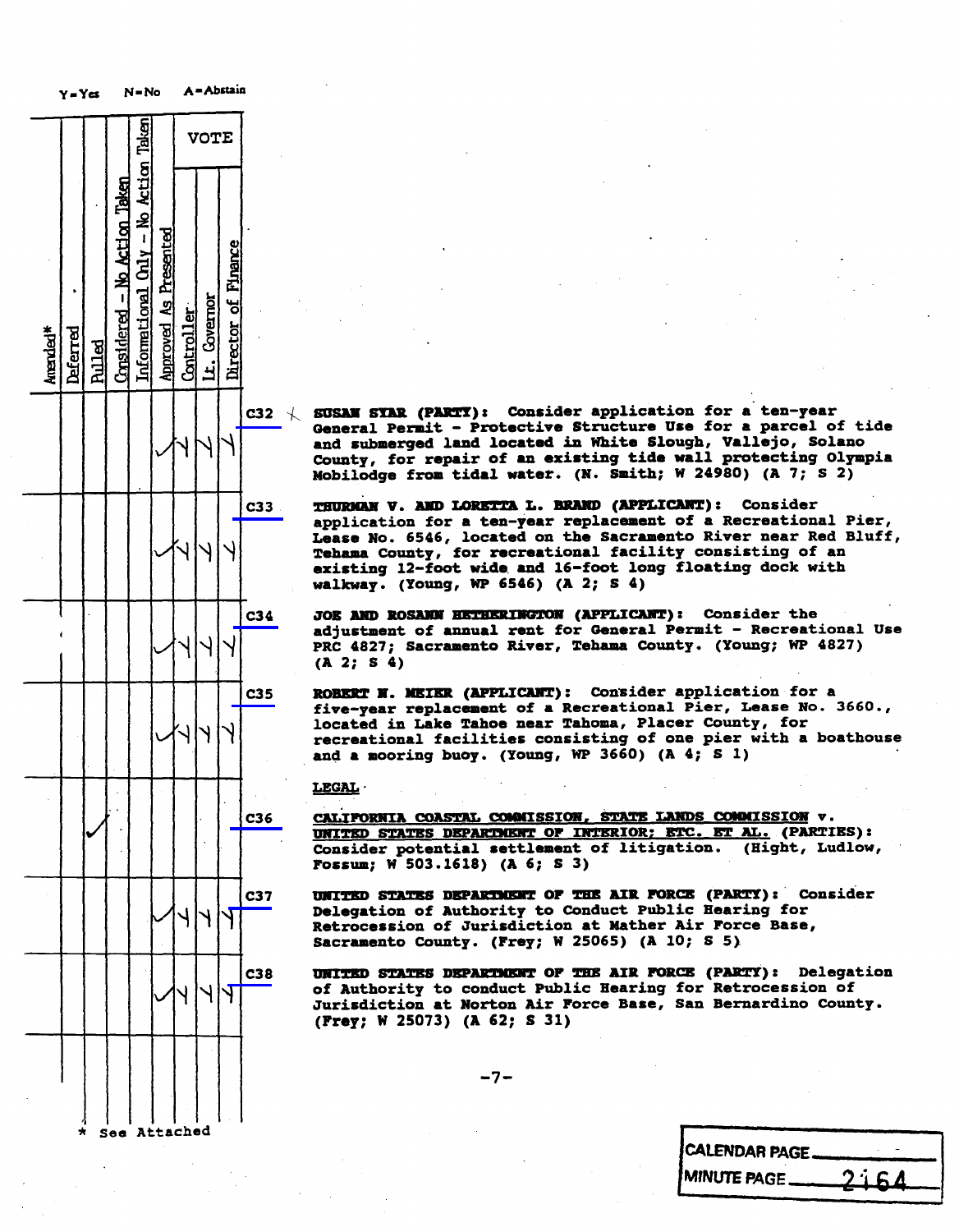

c3s UNITED STATES DEPARTMENT OF THE NAVY (PARTY) : Consider of Jurisdiction at Marine Corps Logistics Center, Barstow, of Jurisdiction at Marine Corps Logistics , Center, Barstow,  $S$ an Bernardino County. (Frey; W 25066) (

C40 NICKLAND OIL MARTINEZ L.P., INTERNATIONALE NEDERLANDER BANK,<br>N.V. (FORMERLY KNOWN AS NOB POSTBANK GROEP, N.V.), AS AGENT FOR ITSELF AND FOR THE CHASE MANHATTAN BANK, N.A., AND GIROCREDIT BANK A.G. DER SPARKASSEN (FORMERLY KNOWN AS GIROTENTRALE UND BANK DER OERSTERREICHISCHEN SPARKASSEN A.G.), INTERNATIONALE MEDEKLANDEN (U.S.) CAPITOL CORP., FIRST NATIONAL BANK OF BOSTON AS AGENT (PARTIES): Consider ratification of Amendment and Consent to Transfer of Lein (Lease No. PRC 4769.1) and Fourth Amendment to Agreement and Consent to Encumbrancing of Lease PRC 5735.1 to accommodate restructuring Encumbrancing of Lease PRC 975912 to accommodate restriction of secured party lender. (Alley, PRC 4769) (As  $\frac{3}{5}$ 5 7)

## MARINE FACILITIES

C41 STATE LANDS COMMISSION (PARTY): Consider adoption of proposed regulations pertaining to marine terminal personnel training regulations pertaining to marine terminal personnel training  $\begin{bmatrix} 0 & 0 \\ 0 & 0 \\ 0 & 0 \\ 0 & 0 \end{bmatrix}$  (Doan, Meier; W 9777.103) (A 1, 12, 13, 14, 16, 19, 21, 27, 33, 35, 37, 41, 53, 54, 6 12, 13, 14, 16, 17, 21, 21, 33, 33, 31, 41, 33, 34, 61,<br>74, 78, 8 2, 3, 8, 9, 11, 15, 18, 19, 23, 27, 28, 35, 38 74, 78; 32, 3, 8, 7, 11, 13, 10, 17, 18, 19, 19, 1<br>40) 40)

C42 STATE LANDS COMMISSION (PARTY): Consider adoption of proposed<br>amendments to requlations pertaining to enforcement of regulations governing marine terminals. (Doan, Meier; regulations governing marine terminals. (Dom, 7. 2021)<br>
W 9777. 103) (A 1, 6, 12, 13, 14, 16, 19, 21, 27, 33, 35, 41, 53, 54, 67, 70, 73, 74, 78; S 2, 3, 8, 9, 11, 15, 1 41, 53, 54, 67, 70, 73, 74, 76; 5 2, 3, 6, 9, 11, 15, 16,<br>23, 27, 28, 35, 38, 39, 40)

### OIL AND GAS

C43 INFORMATIONAL STATE LANDS COMMISSION (PARTY): Monitoring of possible subsidence and seismic hazards, Long Beach Unit, possible subsidence and seismic hashing, .<br>Wilmington Oil Field, Inc Begales County Wilmington Oil Field, Los Angeles County. (Gaal; W 16008, W 16008, W 16008, W 16008, W 16008, W 1600 W 10425) (A 57, 58; \$ 29)

-8-

CALENDAR PAGE. MINUTE PAGE 2165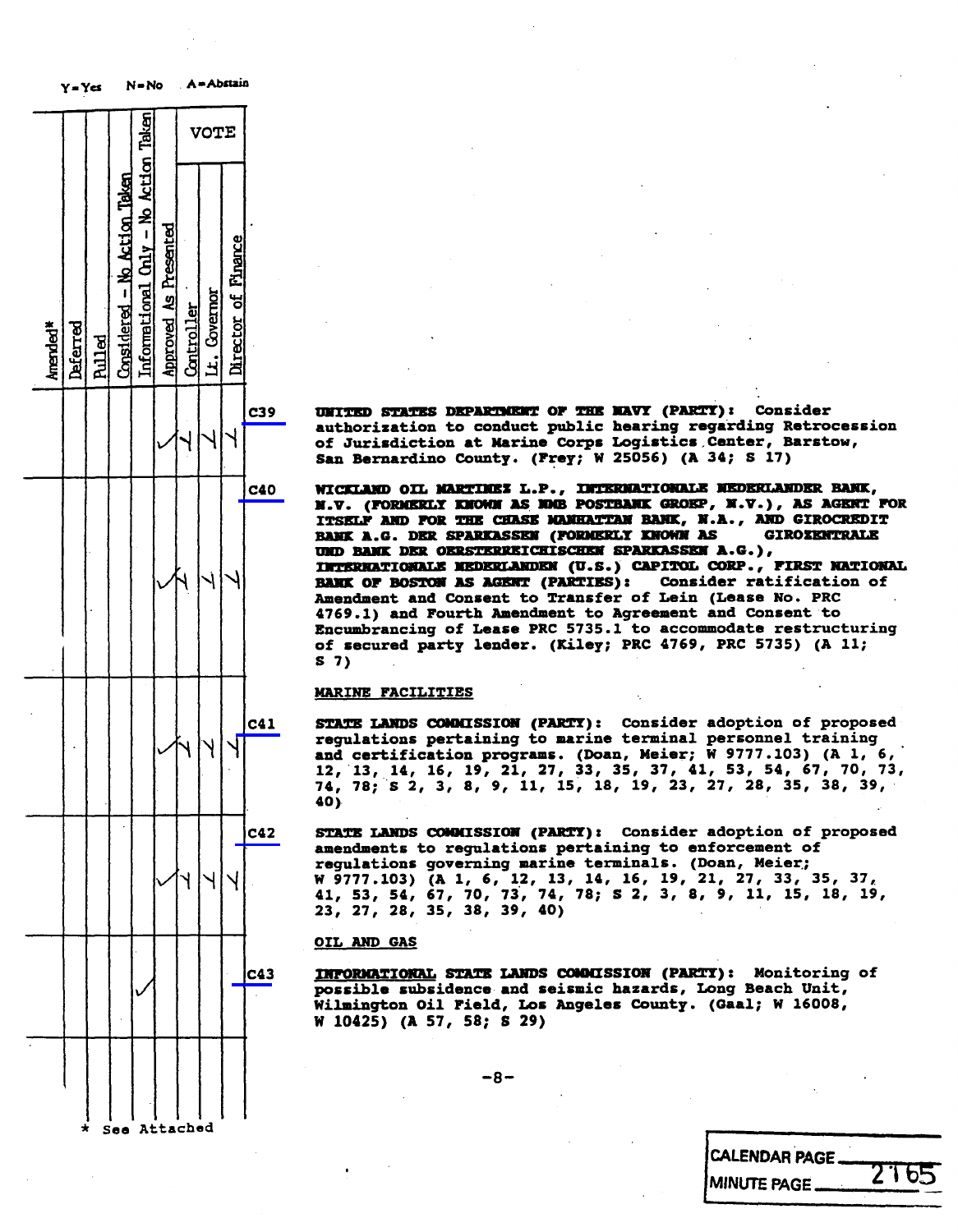|                      | y = Yes<br>N = No |               |                              |                                      |                       |            |              | A = Abitin          |            |                                                                                     |
|----------------------|-------------------|---------------|------------------------------|--------------------------------------|-----------------------|------------|--------------|---------------------|------------|-------------------------------------------------------------------------------------|
|                      |                   |               |                              |                                      |                       |            | <b>VOTE</b>  |                     |            |                                                                                     |
| Amended <sup>*</sup> | Deferred          | <b>Pulled</b> | Considered - No Action Taken | Informational Only - No Action Taken | Approved As Presented | Controller | Lt. Covernor | Director of Finance |            |                                                                                     |
|                      |                   |               |                              |                                      |                       |            |              |                     | C44        | <b>CHEVROM</b><br>(ASSIGNO<br><b>Approve</b><br>and PRC<br>(Willard                 |
|                      |                   |               |                              |                                      |                       |            |              |                     | C45        | OP<br>CITY<br>the Crud<br>Fault Bl<br>Wilmingt<br>responsi<br>9603.56)              |
|                      |                   |               |                              |                                      |                       |            |              |                     | C46        | CITY OF<br><b>Accounts</b><br><b>Vertical</b><br>July 1,<br>District                |
|                      |                   |               |                              |                                      |                       |            |              |                     | C47        | CITY<br>OF<br>of the<br>1<br><b>Budget,</b><br>Wilmingt<br>$\mathbf{A}$<br>57,<br>5 |
|                      |                   |               |                              |                                      |                       |            |              |                     | C48        | <b>NAIOS RE</b><br>prospect<br>geotherm<br>School a<br>W 40661)                     |
|                      |                   |               |                              |                                      |                       |            |              |                     | C49        | <b>SEAFLOOR</b><br><b>Non-Excl</b><br>through<br>using low<br>the juri<br>W 6005.5  |
|                      |                   |               |                              |                                      |                       |            |              |                     | <b>C50</b> | <b>VERN JON</b><br>amendmen<br>Madera C                                             |
|                      | ★                 |               | See Attached                 |                                      |                       |            |              |                     |            |                                                                                     |

CHEVRON USA, INC. (ASSIGNOR); ATLANTIC RICHFIELD COMPANY (ASSIGNOR); THE OIL AND GAS MANAGEMENT COMPANY (ASSIGNES): Approve assignment and amendment of oil and gas leases PRC 3150 Approve assignment and amendment of oil and gas leases .<br>and DDC 4000, Carninteria Offshore Field, Santa Barbara and PRC 4000, Carpinteria Offshore Field, Santa<br>Barbara Barbara County of Santa County (Willard; PRC 3150, PRC 4000) (A 35; S 18)

CITY OF LONG BEACH (PARTY): Consider approving the Award of the Crude Oil Sales Contract from various tracts within the Fault Black IV Unit and Fault Block V Ranger Zone Unit, Wilmington Oil Field, Los Angeles County, to the highest Wilmington Oil Field, Los Angeles County, to the highest Community<br>The hidder Tuntuar Pefining Community responsible bidder, Huntway Refining Company.<br>(Tasponsible bidder, Huntway Refining Company.) 9603.56) (A 57, 58; S 29)

CITY OF LONG BEACH (PARTY): Consider approving Closing<br>Accounts of Tideland Oil revenue expenditures for Subsidence<br>Vertical and Horizontal Measurements and Studies between July 1, 1992 and June 30, 1993, City of Long Beach Harbor July 1, 1992 and June 30, 1993, City of Long<br>Bistrict, Joe Beaches County, (Cael: W.10495 District, Los Angeles County. (Gaal; W 10425) (

CITY OF LONG BEACH (APPLICANT): Approve the First Modification<br>of the 1993-1994 Annual Plan of Development and Operations and Budget, proposing transfer of funds, Long Beach Unit, Budget, proposing transfer of funds, 2020<br>Bilmington Oil Bield, Los Begales County Wilmington Oil Field, Los Angeles County. (Landry)<br>2008 - Engine County, Maria County, Maria (A 57, 58; S 29)

NAXOS RESOURCES (USA) , INC. (APPLICANT) : Approve two geothermal resources, sand, gravel on 1280 acres of State geothermal resources, sand, gravel on 1280 a<br>Cobool and natented lands Towo County, (Eru SCHOOL and patented lands, Inyo County. (Kruger; W 40660, W 40660, W 40660, W 40660, W 40660, W 40660, W 40660 4 40661) (A 34; S 25)

SEAFLOOR SERVICES INTERNATIONAL, INC. (APPLICANT): Approve a Non-Exclusive Geophysical Survey Permit from December 1, 1993 Non-Exclusive Geophysical Survey Permit from December 1, 1993 through September 30, 1996, to conduct geophysical surveys using low energy equipment on tide and submerged lands under the district of the commission the jurisdiction of the State Lands Commis<br>Si (OSE E3) W 6005.52)

VERN JONES OIL & GAS CORPORATION (APPLICANT) : Approve amendments to state Compensatory Royalty Agreement PRC<br>Wedays County (Nitecha: DPC 3650) (1 30: S 14 (old) 1 Madera County. (Nitsche; PRC 3650) (A 30, S 14 (Old)

-9-

| <b>CALENDAR PAGE.</b> |              |
|-----------------------|--------------|
| <b>MINUTE PAGE</b>    | <u>2166.</u> |